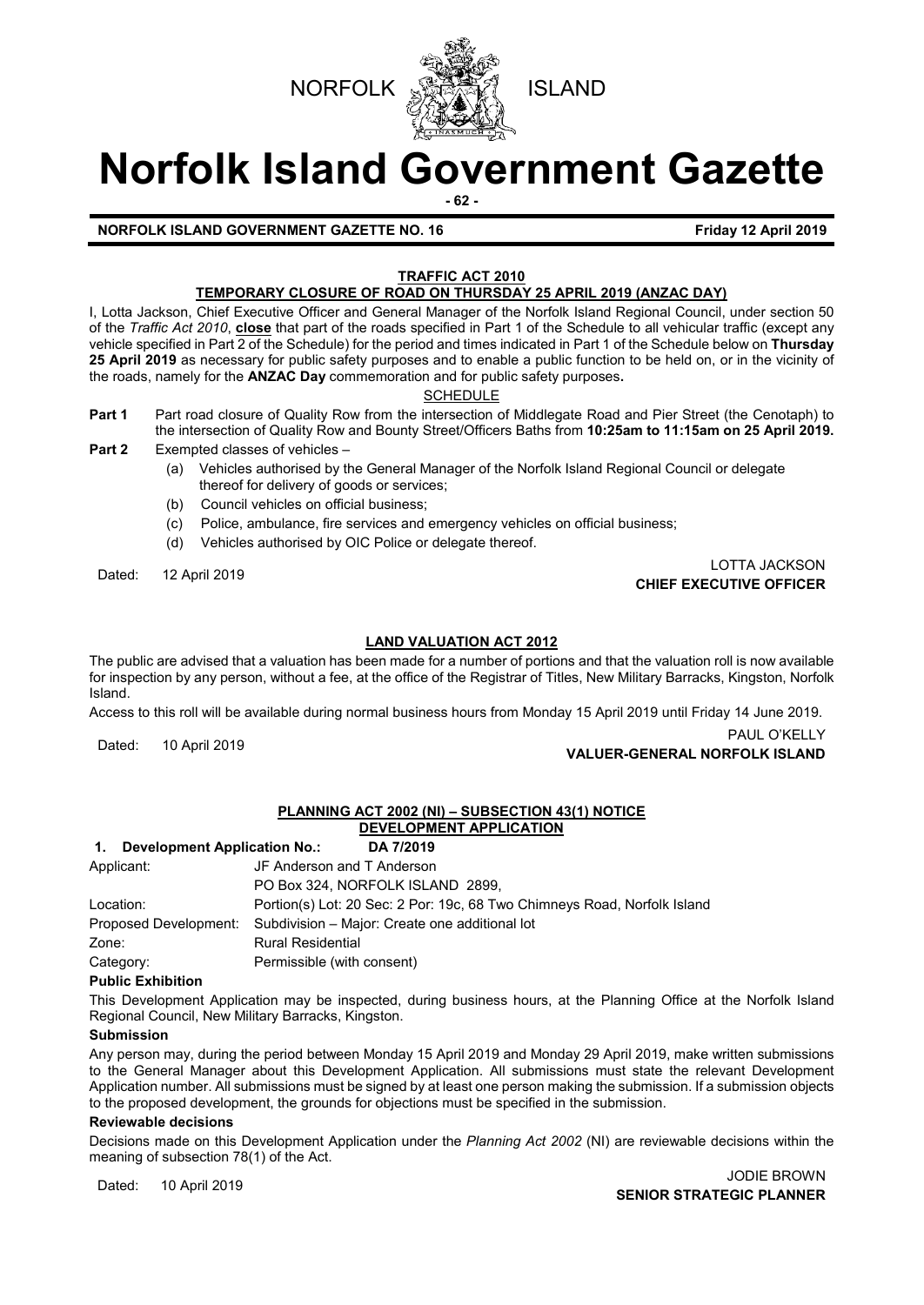### **NORFOLK ISLAND GOVERNMENT GAZETTE NO. 16 Friday 12 April 2019**

### **ASSOCIATIONS INCORPORATION ACT 2005 NOTICE OF PROPOSAL UNDER SUBSECTION 29(3) TO CANCEL REGISTRATION OF AN ASSOCIATION**

I, Allen Bataille, Registrar of Associations, having previously notified the Association in the Schedule under subsection 29(1) of the *Associations Incorporation Act 2005*, by letter on the 18 February 2019 of a proposal to cancel the registration of the Association, hereby give notice under subsection 29(2) of the Act that the Association specified in the attached Schedule, unless cause is shown to the contrary, at the expiration of 3 months from the gazettal of this notice, will have their registration cancelled and the Association will be dissolved.

### **SCHEDULE**

SOUTH PACIFIC SPEARFISHING INC

Dated: 28 March 2019 ALLEN BATAILLE **REGISTRAR OF ASSOCIATIONS**

### **NOTICE OF INTENTION TO APPLY FOR PROBATE IN THE SUPREME COURT OF NORFOLK ISLAND**

In the estate of **ADRIAN GEORGE HINGSTON COOK** late of 'Upcooks', 23B Potts Farm Road, (PO Box 486), Norfolk Island, retired, deceased.

I, **LEANNE CATHLEEN WEBB** as Deputy Curator of Deceased Estates of New Military Barracks, Kingston, Norfolk Island, intend to apply to the Court not less than 14 days, and not more than 3 months, after the day this notice is published for probate of the will dated **27 October 2017** of the deceased person to be granted to me.

The deceased person's address shown in the will is 'Upcooks' 23B Potts Farm Road, (PO Box 486), Norfolk Island.

All documents in relation to the estate may be served on me at the following address for service:

Estate of A G H Cook

PO Box 95

Norfolk Island.

Creditors of the estate are required to send particulars of their claims to the address for service.

Dated: 5 April 2019 LEANNE WEBB **DEPUTY CURATOR OF DECEASED ETATES, EXECUTOR**

### **SITE PREPARATION FOR COMPOSTING SYSTEM EXTENSION OF TIME TO REQUEST FOR QUOTE 06/19**

Council is seeking **QUOTES** for the construction of footings and associated infrastructure for the new composting facility. Quotes must include the supply of all building materials and expected timeframe for completion. Project scope is to include:

- construction of engineered footings
- construction of 3 bay concrete bunkers
- construction of engineered loading ramp
- construction of trommel screen bunker and associated storage bunkers.

Additional information and plans are available from P.J. Wilson, Team Leader Waste and Environment, via email [peter.wilson@nirc.gov.nf](mailto:peter.wilson@nirc.gov.nf) or phone 55254.

**Quotes to be Marked:** Site Preparation for Composting System RFQ 06/19

**Closing Date:** 19 April 2019 at 4pm

**Submissions:** Quotes can be placed in the Tenders Box in the Registry Office, Council Offices, Kingston or submitted by email t[o regionalcouncil@nirc.gov.nf](mailto:regionalcouncil@nirc.gov.nf)

ALAN BUCKLEY<br>MANAGER INFRASTRUCTURE AND SERVICES

### **COURT OF PETTY SESSIONS**

The next sittings of the Court of Petty Sessions is set to commence the week of Monday 15 April 2019 at 10.00am in the Court House, Kingston.

A.V. BATAILLE<br>**CLERK OF THE COURT OF PETTY SESSIONS CLERK OF THE COURT OF PETTY SESSIONS**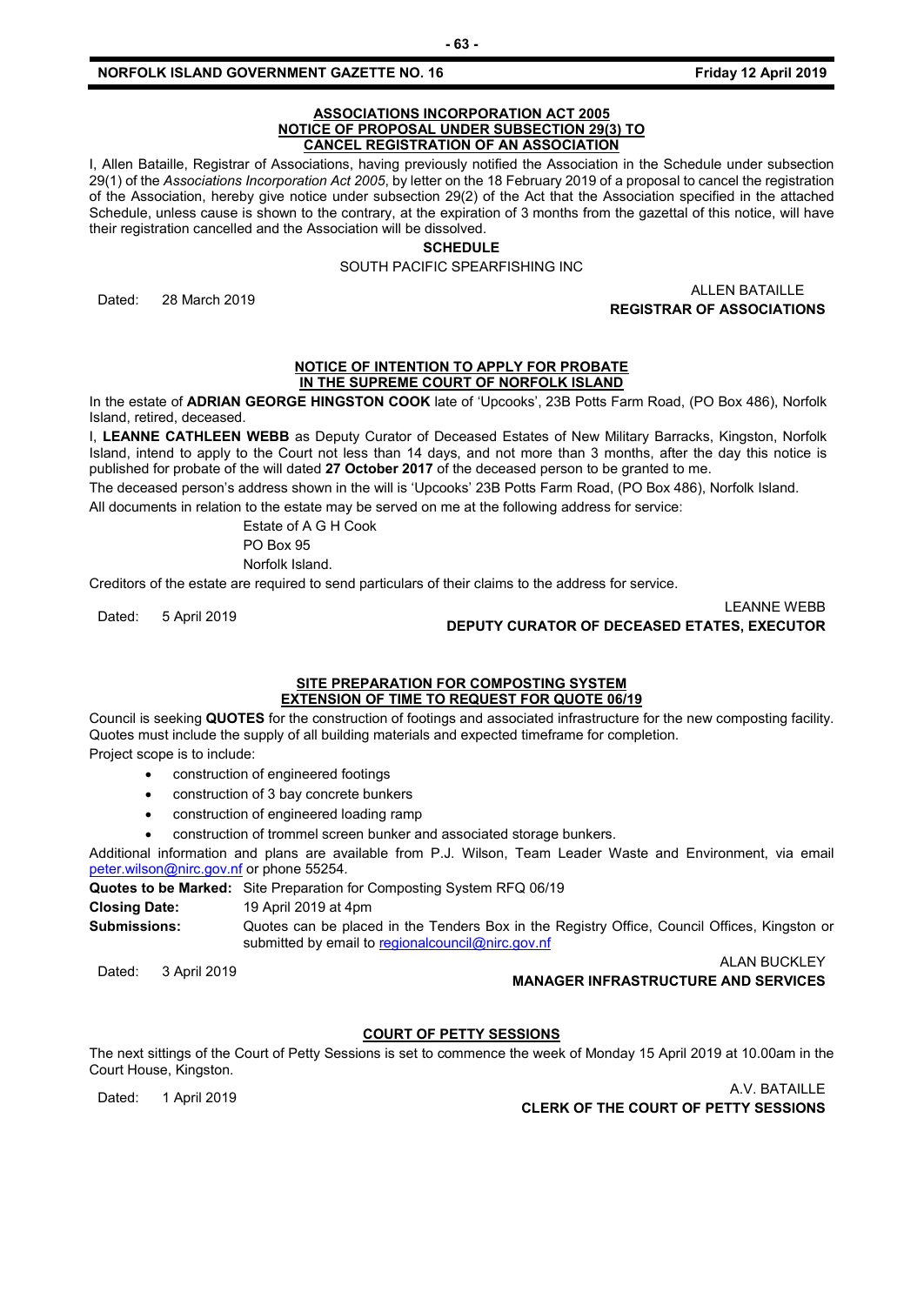### **NORFOLK ISLAND GOVERNMENT GAZETTE NO. 16 Friday 12 April 2019**

### **TOURISM ADVISORY COMMITTEE MEMBERSHIP EXPRESSIONS OF INTEREST 07/19**

Council is seeking Expressions of Interest for the appointment of members to the Council's Tourism Advisory Committee for the duration of the Term of Council.

The Tourism Advisory Committee will meet on a monthly basis on the first Thursday of the month at 4pm. The Committee operates in accordance with its adopted Terms of Reference, which are available from Council's website: [www.norfolkisland.gov.nf/your-council/council-advisory-committees/tourism-advisory-committee](http://www.norfolkisland.gov.nf/your-council/council-advisory-committees/tourism-advisory-committee)

The purpose of the Committee is:

- to advise and make recommendations to the Norfolk Island Regional Council on Tourism Strategy
- to provide advice to Council and support the efforts and direction of tourism to Norfolk Island, both in the immediate and long term.

### **Membership required to replace resigned members include:**

One (1) Tourism Operations

Members must be interested in Tourism and Economic Development as part of the whole of Norfolk Island and not for self-interest only.

| Application to be marked: | Tourism Advisory Committee Membership EOI 07/19     |
|---------------------------|-----------------------------------------------------|
| <b>Closing date:</b>      | Friday 19 April 2019 at 4pm                         |
| <b>Submissions:</b>       | Email submissions to: regional council @nirc.gov.nf |
| <b>Contact Person:</b>    | Lotta Jackson                                       |
|                           | E: lotta.jackson@nirc.gov.nf                        |
|                           | P: 22001 Ext 127                                    |

Applicants should highlight their suitability for the role through the provision of a cover letter which details which body they are representing (this could be community member), resumé and any other supporting documentation.

### Dated: 20 March 2019 LOTTA JACKSON **GENERAL MANAGER**

### **HERITAGE AND CULTURE ADVISORY COMMITTEE MEMBERSHIP YOUTH MEMBER EXPRESSIONS OF INTEREST EOI 05/19**

Council is seeking Expressions of Interest for the appointment of a youth member to the Council's Heritage and Culture Advisory Committee for the duration of the Term of Council.

The Heritage and Culture Advisory Committee will meet monthly on the fourth Friday of the month at 4pm. The Committee operates in accordance with its adopted Terms of Reference, which are available from Council's website: [www.norfolkisland.gov.nf/your-council/council-advisory-committees/heritage-and-culture-advisory-committee](http://www.norfolkisland.gov.nf/your-council/council-advisory-committees/heritage-and-culture-advisory-committee)

The purpose of the Committee is:

- to advise Council on the Heritage and Culture Strategy and to actively promote heritage and culture in the Norfolk Island community
- to assist with the formulation of a Heritage and Culture Strategy, including community consultation, organising and / or promoting cultural events, as well as making recommendations to the Norfolk Island Regional Council.

### **Membership required include:**

• One (1) community member (15–25 years)

Members must be interested in heritage and culture as part of the whole of Norfolk Island and not for self-interest only.

| Application to be marked: | Heritage and Culture Advisory Committee Membership EOI 05/19 |
|---------------------------|--------------------------------------------------------------|
| Closing date:             | Friday 19 April 2019 at 4pm                                  |
| <b>Submissions:</b>       | Email submissions to: regional council @nirc.gov.nf          |
| <b>Contact Person:</b>    | Helen Brackin                                                |
|                           | E: helen.brackin@nirc.gov.nf                                 |
|                           | P: 23788 ext. 188                                            |

Applicants should highlight their suitability for the role through the provision of a cover letter that details which body they are representing (this could be community member), a resumé, and any other supporting documentation.

Dated: 22 March 2019 LOTTA JACKSON **GENERAL MANAGER**